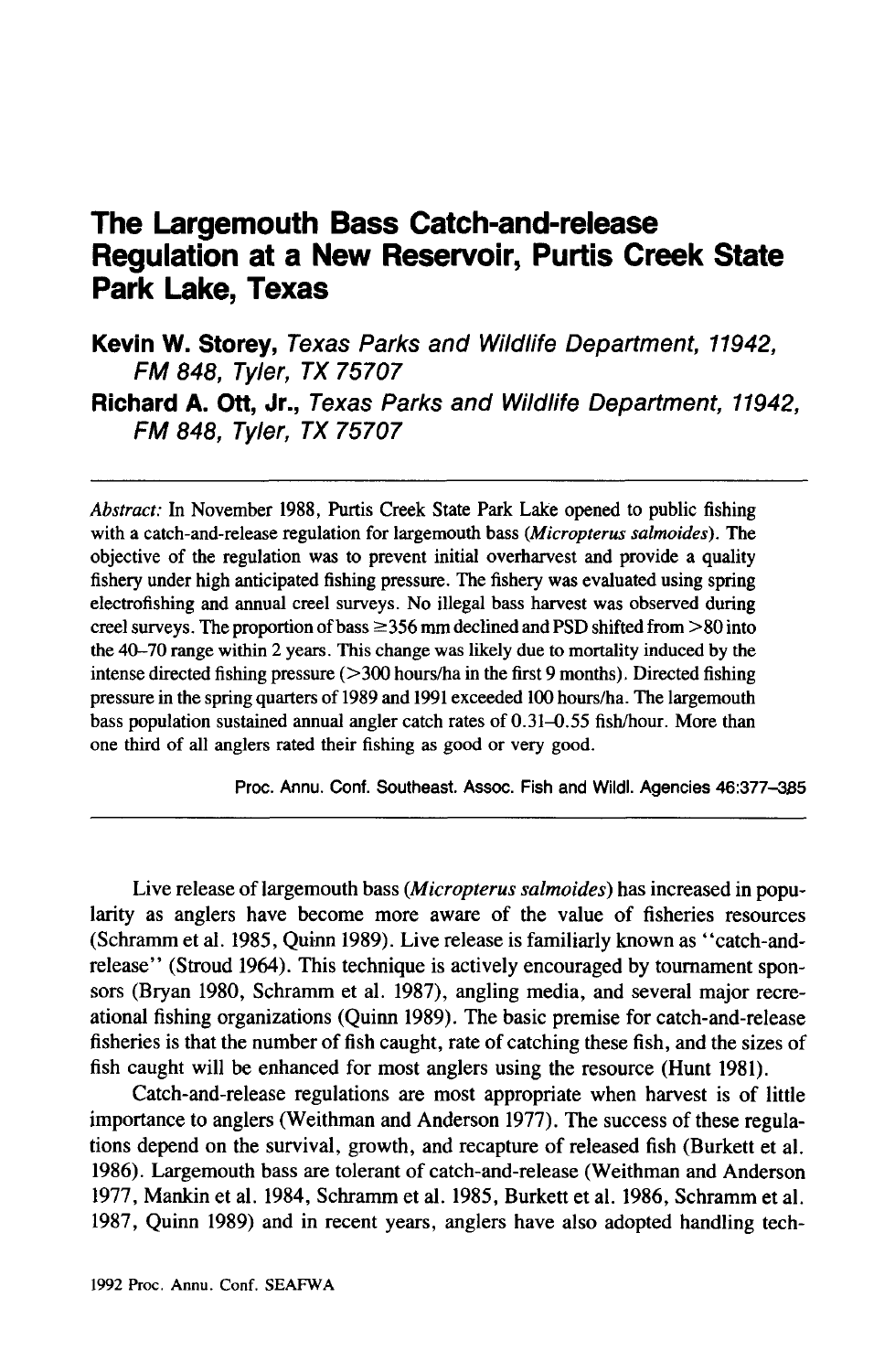niques that improve survival of their released catches (Schramm et al. 1985, Schramm et al. 1987).

Catch-and-release regulations, however, do have some disadvantages. There may be learned (Westers 1963, Anderson and Heman 1969, Schneider 1973, Bennett 1974) and/or genetic components (Burkett et al. 1986) of vulnerability to angling. There is also evidence that heavy fishing under a catch and release regulation may reduce growth rates (Clapp and Clark 1989).

New reservoirs are understandably subjected to considerable angler attention when they are opened to public fishing. High initial harvest of largemouth bass in small impoundments is well documented (Turner 1963, Redmond 1974). This high initial mortality, overharvest, often leads to declining fishing quality, specifically in terms of angling success and sizes of fish caught (Champeau and Denson 1987). Overharvest can be prevented by the use of restrictive regulations such as minimumlength limits (Redmond 1974, Hoey and Redmond 1974, Goddard and Redmond 1986). Champeau and Denson (1987) used a catch-and-release regulation, instead, to prevent overharvest of largemouth bass in a newly-opened 158-ha lake. During their 5-year study, the largemouth bass population became dominated by small fish which they attributed to high angling mortality and poor forage.

Purtis Creek State Park Lake is owned by the Texas Parks and Wildlife Department and offered a unique opportunity to study a largemouth bass population in a new reservoir regulated exclusively by catch-and-release. The regulation was enacted to prevent initial overharvest and maintain a high quality fishery for largemouth bass. The objectives of this study were to evaluate the effects of the catchand-release regulation on the largemouth bass population and characterize the bass fishery for the first 3 years after reservoir opening. It was hoped the regulation would sustain a largemouth bass Proportional Stock Density (PSD; Anderson 1978) between 40 and 70 and an angler catch rate of 1 fish/hour.

We wish to express our appreciation to R. Cooper and B. L. Minson for collecting most of the data, to G. R. Wilde for his assistance with statistical analysis, and to A. A. Forshage, F. W. Janssen, R. W. Luebke, B. W. Lyons, J. O. Parks, S. M. Poarch, M. J. Ryan, and E. P. Seidensticker for their review of this manuscript. This study was partially funded by the Federal Aid in Sport Fish Restoration Act, Project F-30-R of the Texas Parks and Wildlife Department.

## **Methods**

Purtis Creek State Park Lake is a 144-ha reservoir within Purtis Creek State Park, Henderson and Van Zandt counties, 4.8 km north of Eustace, Texas. The reservoir was impounded in 1984. The drainage area is approximately 26.9 km<sup>2</sup>, mean water depth is 3.3 m, maximum depth is 9.1 m, shortline length is 11.3 km, and shoreline development ratio is 1.2:1.0. Florida largemouth bass *(M. s. floridanus)* fingerlings were stocked in 1985 at 220/ha. The reservoir was opened to public fishing in November 1988. Park regulations limit access to 50 boats at any given time, and boats are only permitted on the reservoir from dawn to dusk.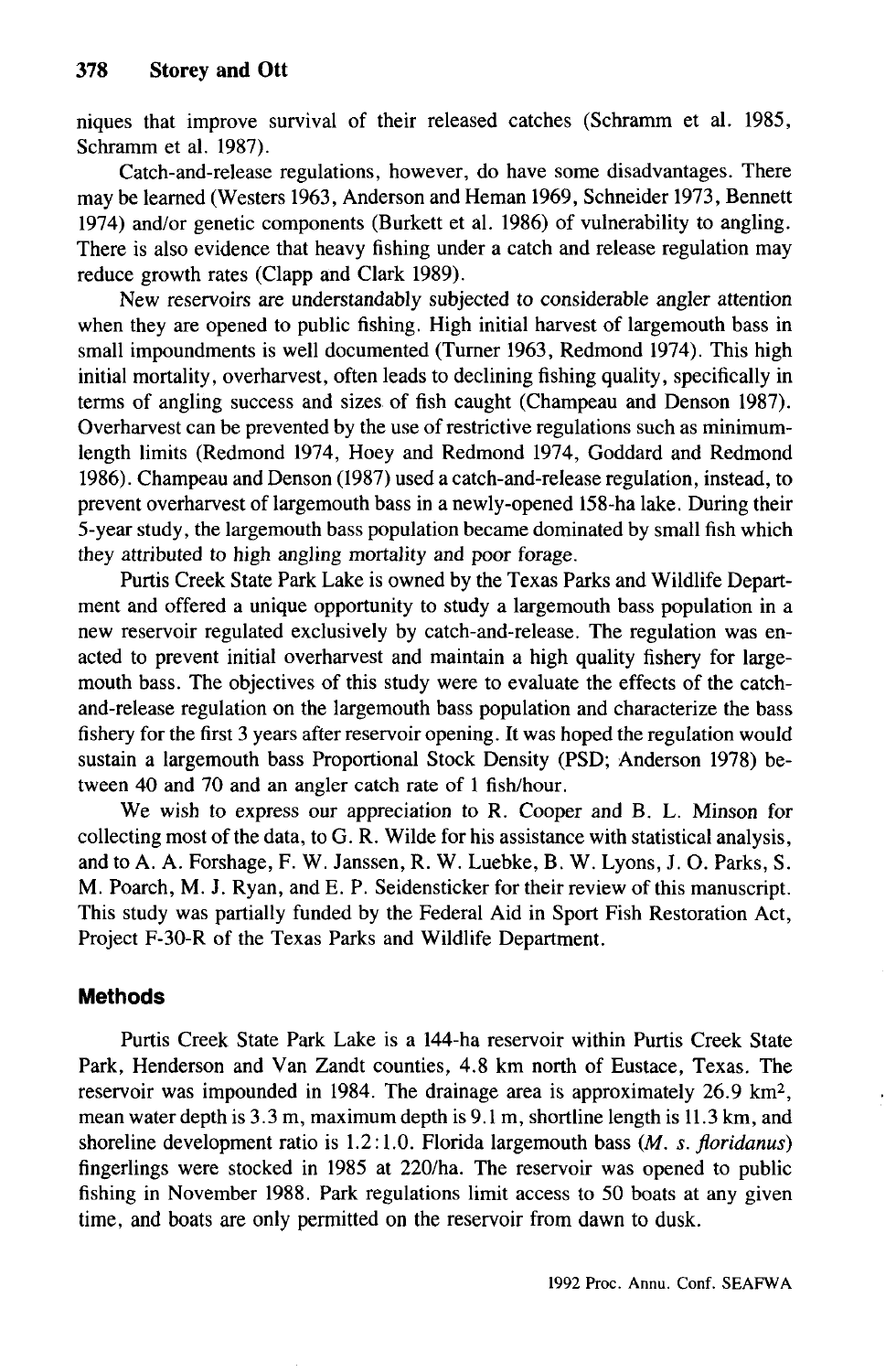Electrofishing was conducted after sunset in May 1987-1991, to assess the size distribution of largemouth bass. In 1987 through 1990, the electrofishing unit was powered by a 5,000-W generator supplying 220 volts AC to 4 drop electrodes. In 1991, however, power was supplied by a Smith-Root 5.0-GPP 5,000-W generator producing pulsed DC variable output, 250-300 volts, to a pair of anode arrays. Since water depths were shallow  $(< 1 \text{ m})$  and vegetated cover was moderate it was assumed there was little difference in the selectivity of the 2 units (Mosher et. al 1989). Electrofishing stations (4 or 5) were usually sampled for  $0.25$  hours but total annual electrofishing time varied from 1.00 to 1.75 hours. All largemouth bass were collected and their lengths measured to the nearest millimeter.

PSD (Anderson 1978) and Relative Stock Density (RSD) (Wege and Anderson 1978) were calculated for assessment of size distribution data.  $RSD<sub>356</sub>$  was used because 356 mm was the statewide minimum-length limit for largemouth bass elsewhere in Texas during the study. These structural indices were treated and analyzed in a manner similar to that employed by Webb and Ott (1991). All estimates from individual electrofishing stations during pre-treatment (1987-1988) and posttreatment years (1989-1991) were transformed by the arcsine of their square roots to normalize their distributions. The transformed values were then weighted by the inverse of their variances in order to satisfy the homogeneity-of-variance assumption of ANOVA. The resulting estimates were tested for differences with analysis of variance using the SAS PROC GLM procedure (SAS 1988). Statistical analyses employed a critical alpha of *P <* 0.05.

Whole otoliths from a stratified subsample (5 fish per 25.4 mm group) of largemouth bass were collected for age and growth analysis. Annular measurements were taken from these otoliths using the method employed by Mitchell and Sellers (1990). These fish were collected by electrofishing in October (1989-1991), November (1988), and December (1987). Largemouth bass length-at-capture ( $log_{10}$ ) for age classes 1 through 3 was analyzed by time period (pre-treatment vs. post-treatment) and tested for differences by analysis of variance, using the SAS PROC GLM procedure. In addition, Duncan's Multiple Range test was performed to determine the direction of any changes.

Creel surveys were initiated in March 1989, 4 months after the reservoir opened to public fishing, to assess angler catch rate, fishing pressure, and size distribution of largemouth bass caught and released. Boat anglers were interviewed by a creel clerk at the park's only boat ramp at the completion of fishing trips. Shore anglers, however, were interviewed by a roving creel clerk. Creel surveys were divided into 4 quarters: March-May (spring), June-August (summer), September-November (fall) and December-February (winter). Sampling lasted 6 hours each day and was conducted at randomly assigned times on 9 randomly selected days (5 weekend days and 4 weekdays) in each quarter.

During each creel survey, creel clerks performed instantaneous angler counts and recorded the following information during angler interviews: number of anglers per party, time fished, species sought. In addition, anglers were asked to rate the satisfaction of their trip on a 5 point scale (very good, good, average, poor, very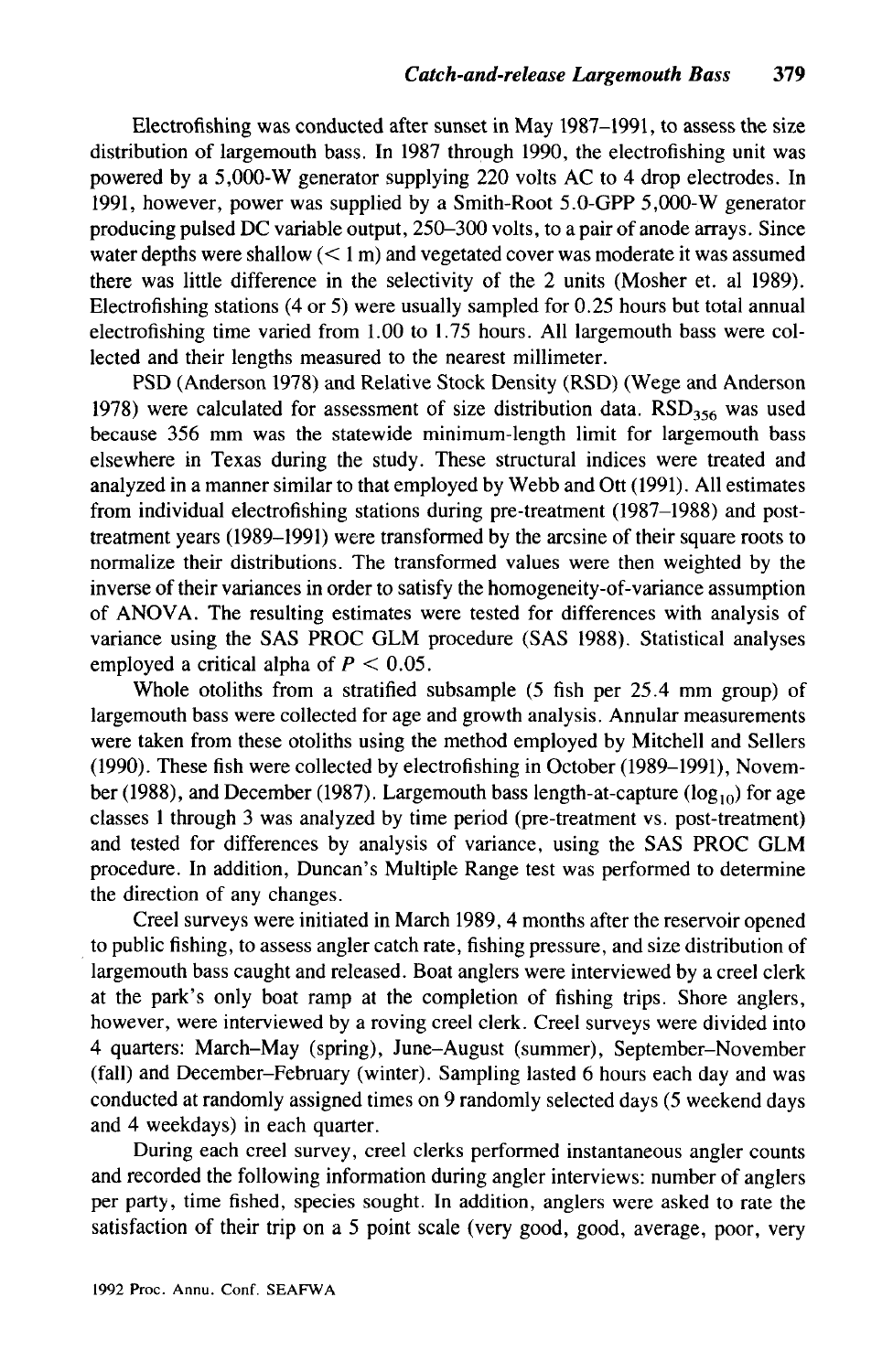poor) compared to other fishing trips on any lake. Anglers seeking largemouth bass were asked how many fish they recalled catching that day in 2 size categories,  $\leq 356$ mm and  $\geq$ 356 mm. Proportions of fish  $\geq$ 356 mm were analyzed by season for differences using a logistic regression (Agresti 1990) with year as a continuous variable, since we were interested in whether a consistent trend was emerging. Data were analyzed to provide estimates of total angler catch rates and directed fishing pressure by season with accompanying estimates of standard error. Analyses were based solely on anglers fishing for largemouth bass.

#### **Results**

From 1987 through 1989 largemouth bass PSD was  $> 80$ , but since 1990, 2 years after reservoir opening, the value has remained within the range 40-70 (Table 1). PSD and RSD<sub>356</sub> declined significantly since the park opened to public fishing ( $P <$ 0.01 and  $P = 0.03$ , respectively).

Mean length-at-capture of all largemouth bass age classes followed a declining trend (Fig. 1). Length-at-capture decreased significantly since reservoir opening for Age 1 through 3 ( $P < 0.01$ ,  $P < 0.01$ , and  $P = 0.03$ , respectively).

Largemouth bass angler catch rates showed a continuous decline from the start of the creel survey in spring 1989 for the first 3 quarters (Fig. 2). In 1990 and 1991 a consistent trend in angler catch rates was observed seasonally, from winter through fall each year. The highest quarterly angler catch rate was  $0.77$  fish/hour (SE = 0.12) in fall 1990. Annual mean angler catch rates for largemouth bass were 0.37 fish/hour ( $SE = 0.06$ ) in 1989 (March-November), 0.31 fish/hour ( $SE = 0.05$ ) in 1990 (December 1989-November 1990), and 0.55 fish/hour (SE = 0.06) in 1991 (December 1990-November 1991).

Fishing pressure directed toward largemouth bass declined from a maximum in spring to a minimum in winter each year (Fig. 2). Total directed fishing pressure for largemouth bass was 312.4 hours/ha ( $SE = 52.1$ ) in 1989 (March-November). By

**Table 1.** Mean structural indices<sup>a</sup> of largemouth bass from May electrofishing, Purtis Creek State Park Lake, Texas, 1987- 1991.

| Year | <b>PSD</b> | RSD <sub>356</sub> |
|------|------------|--------------------|
| 1987 | 84         | 53                 |
| 1988 | 91         | 78                 |
| 1989 | 83         | 57                 |
| 1990 | 43         | 25                 |
| 1991 | 65         | 41                 |

**•PSD = Proportional Stock Density as defined by Anderson (1978); RSD = Relative Stock Density as defined by Wege and Anderson (1978).**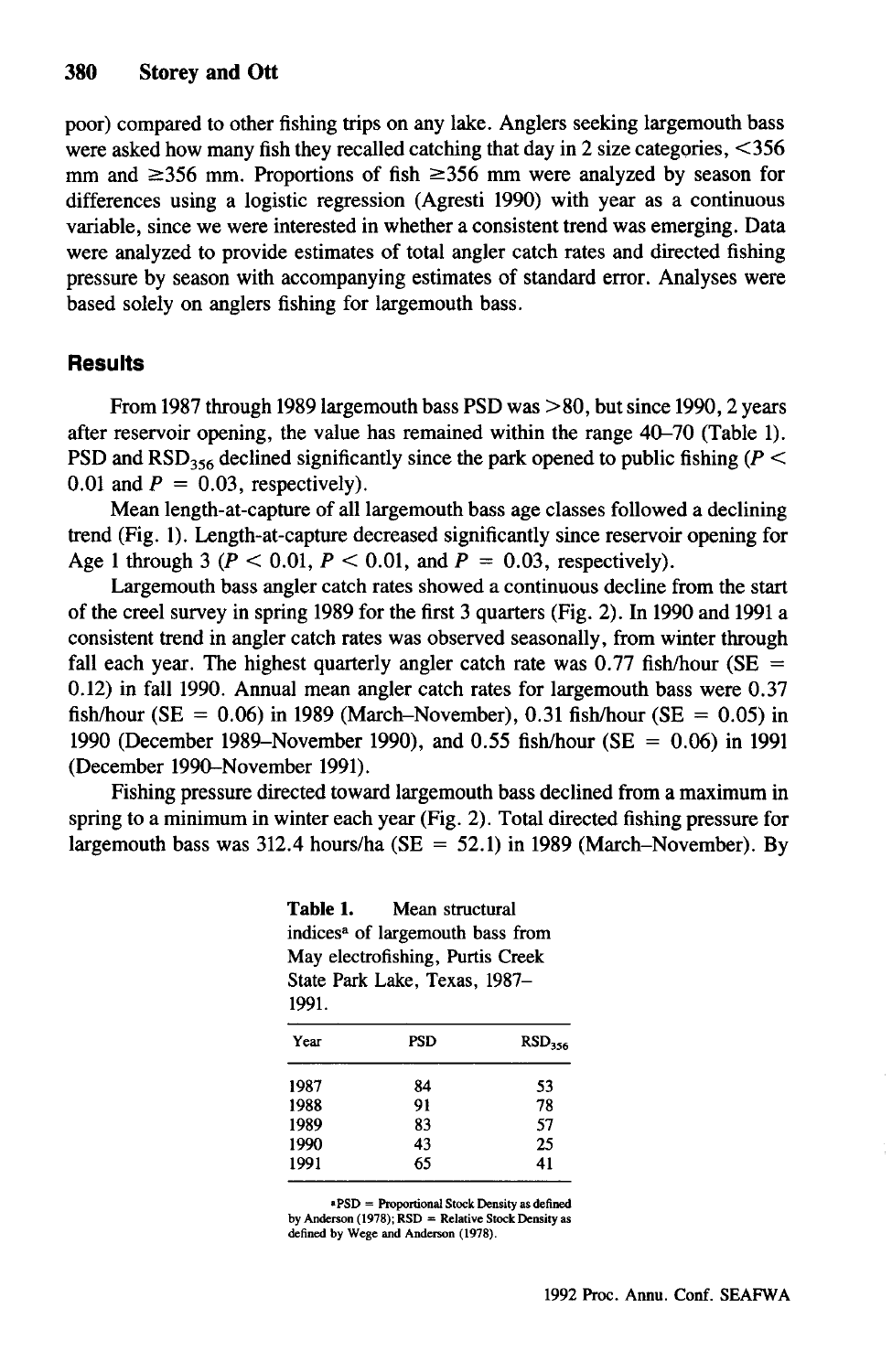





**Figure 2.** Angler catch rates (fish/hour),  $\pm$  SE, and directed fishing pressure (hours/ha),  $\pm$  SE, for largemouth bass from creel surveys, Purtis Creek State Park Lake, Texas, March 1989-November 1991.

1992 Proc. Annu. Conf. SEAFWA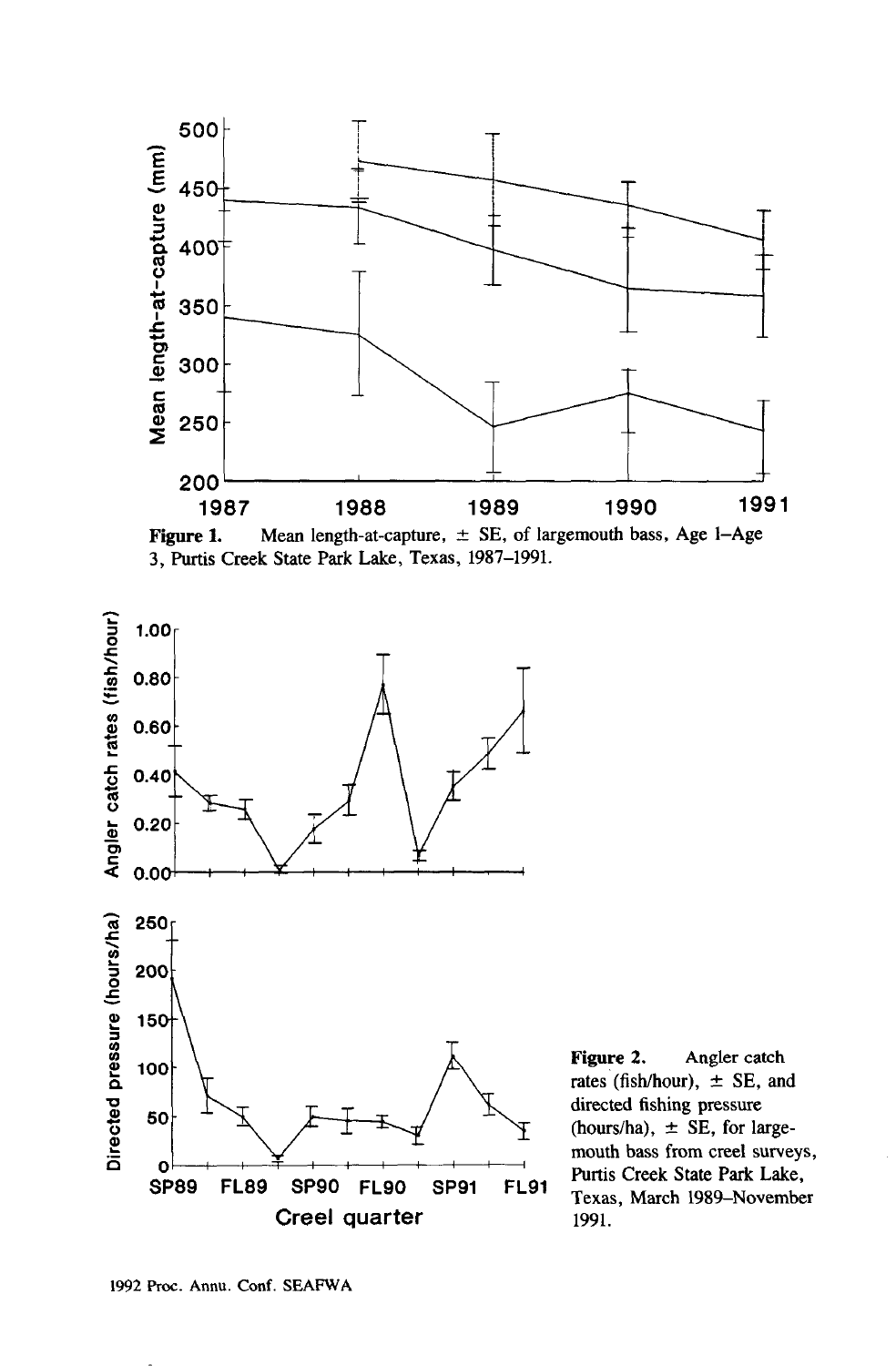contrast, the Texas statewide average estimate was 49.4 hours/ha for the same time period (G.R. Wilde, pers. commun.)- Pressure estimates for 1990 (December 1989- November 1990) and 1991 (December 1990-November 1991) were 149.4 hours/ha  $(SE = 21.3)$  and 228.9 hours/ha  $(SE = 28.9)$  respectively. Directed quarterly fishing pressure exceeded 100 hours/ha in spring 1989 and 1991, but the majority of estimates were 40-60 hours/ha.

The proportion of largemouth bass  $\geq 356$  mm caught by anglers in spring declined significantly *(P <* 0.01) from 0.72 to 0.61 between 1989 and 1991. In summer, however, the proportion increased significantly  $(P < 0.01)$  from 0.47 to 0.64. In fall, there was no significant difference  $(P > 0.10)$ , but in winter marginal evidence of a decline was observed  $(P > 0.05)$ .

In 1989, 47% of largemouth bass anglers interviewed rated their fishing at Purtis Creek State Park Lake as good or very good, 54% in 1990 and 33% in 1991.

# **Discussion**

After being subjected to catch-and-release fishing only, the largemouth bass population at Purtis Creek did not maintain the properties of an unfished population (Goedde and Coble 1981). The population shifted from one characterized by low rates of recruitment and low mortality of quality-sized fish (Anderson 1980) to one with higher levels of both of these parameters. The population change did prove beneficial though, as PSD fell within the range of desirable values (40-70) described by Anderson (1980) and Willis (1984). This shift could be attributed to increased reproduction/recruitment leading to greater year-class strength or to increased mortality of quality-sized fish. When high levels of fishing pressure are combined with factors such as repeated hooking, the use of improper gear and/or handling techniques, or illegal harvest, the resulting mortality could be sufficient to mimic the changes seen when previously unfished populations are subjected to angling (Goedde and Coble (1981). Wydoski (1977) noted hooking mortality and sublethal stress may be important in catch-and-release fisheries subjected to high fishing pressure. The largemouth bass population at Purtis Creek probably changed as a result of pressure-induced mortality.

The bass population was exposed to very high levels of fishing pressure as soon as the lake was opened to public fishing. No doubt fishing pressure would have had a greater effect and the population might have shifted faster without the restrictions on boat access imposed at opening.

Although we documented no harvest of largemouth bass during creel surveys, park employees reported seeing some largemouth bass carcasses at the park's fish cleaning stations (R. Cadena, pers. commun.). Gigliotti and Taylor (1990) reported a loss of all benefits of catch-and-release with 24% illegal harvest of all sizes of largemouth bass. Likewise, Champeau and Denson (1987) believed even low rates of illegal harvest on the catch-and-relese fishery at Webb Lake, Florida, resulted in instability and a rapid decline in the largemouth bass population.

Comparatively low fishing pressure in 1990 was possibly as a result of steadily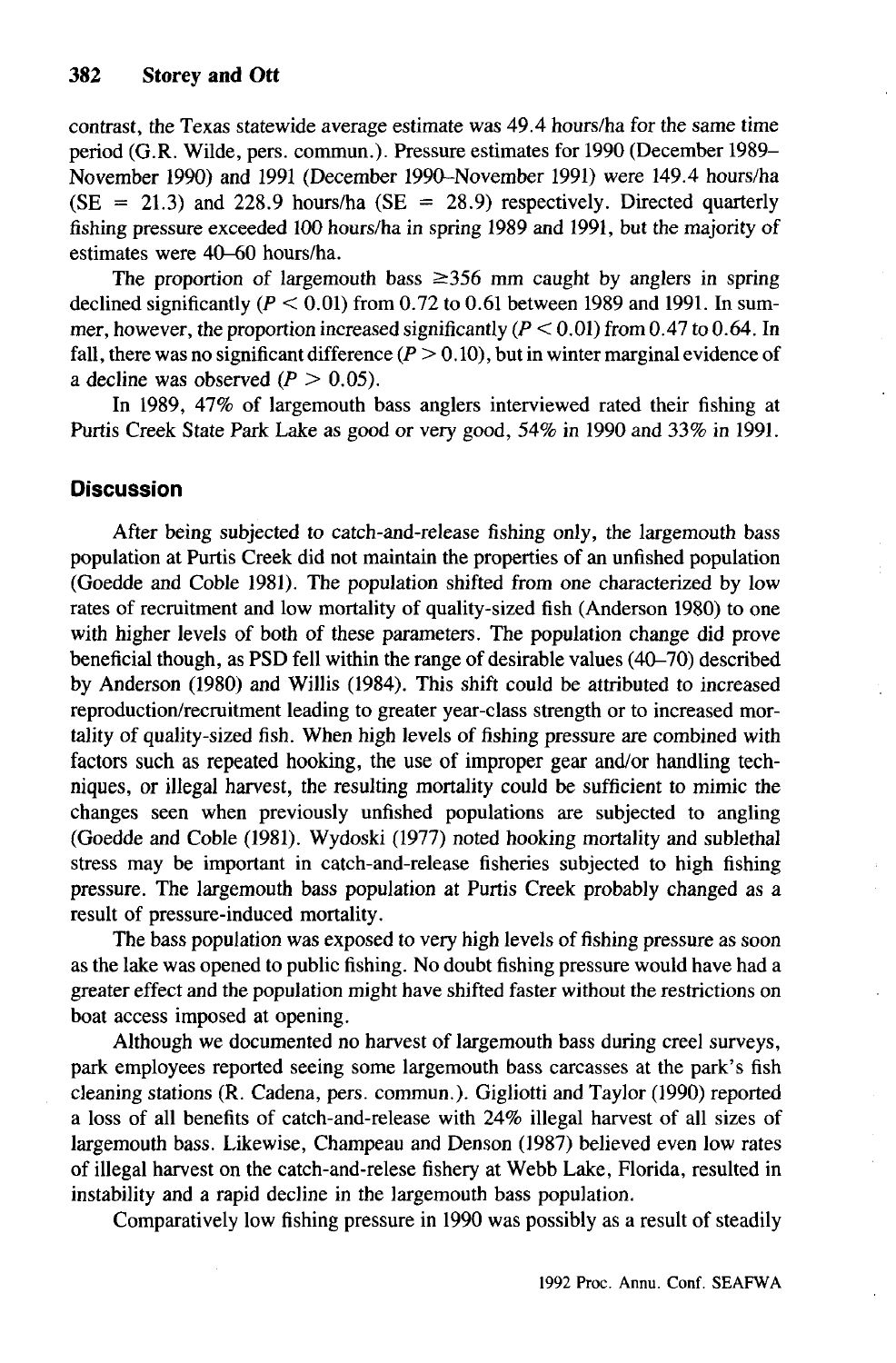declining angler catch rates throughout 1989. Directed pressure could have decreased either because anglers perceived the largemouth bass population had declined or they had returned to other waters after taking the opportunity to fish this new reservoir.

There was evidence of a decline in largemouth bass growth rates following resrvoir opening. Clapp and Clark (1989) found a statistically significant *(P <* 0.05) inverse relationship between growth rate of smallmouth bass *(micropterus dolomieui*) and the number of times fish were captured. Although a similar process may have taken place at Purtis Creek, estimates of length-at-capture in this study are similar to back-calculated lengths of largemouth bass (272 mm, 338 mm, 389 mm, respectively) from this ecological region, the Post Oak Savannah/Blackland Prairies (Prentice 1987).

Even though angler catch rates for largemouth bass fell below the target level of 1 fish/hour, most anglers were satisfied with the quality of fishing on the lake. The observed catch rates were comparable to or even better than rates at Lake Fork, Texas' premier largemouth bass lake, in 1989 and 1990 (0.35 fish/hour and 0.38 fish/ hour, respectively) (B. W. Lyons, pers. commun.). In view of the high angling pressure experienced at Purtis Creek State Park Lake, the target angler catch rate was probably set unrealistically high.

After 3 years under a catch-and-release regulation, the largemouth bass population sustains quality fishing with mean annual angler catch rates of 0.31-0.55 fish/ hour, with annual fishing pressure of at least 150 hours/ha. At least 60% of fish caught in the spring are  $\geq$ 356 mm, and  $\geq$ 33% of all anglers rate their fishing as good or very good.

## **Literature Cited**

Agresti, A. 1990. Categorical data analysis. John Wiley and Sons, New York, N.Y. 550pp. Anderson, R. O. 1978. New approaches to recreational fishery management. Pages 73-78 *in*

G. D. Novinger and J. G. Dillard, eds. New approaches to the management of small impoundments. Spec. Publ. 5, North Cent. Div. Am. Fish. Soc.

. 1980. Proportional stock density (PSD) and relative weight (Wr): interpretive indices for fish populations and communities. Pages 27-33 *in* S. Gloss and B. Shupp, eds. Practical fisheries management: more with less in the 1980's. Workshop proc, N.Y. Chap., Am. Fish. Soc.

• and M. L. Heman. 1969. Angling as a factor influencing catchability of largemouth bass. Trans. Am. Fish. Soc. 2:317-320.

- Bennett, G. W. 1974. Ecology and management of largemouth bass, *Micropterus salmoides.* Pages 10-17 *in* J. L. Funk, ed. Symposium on overharvest and management of largemouth bass in small impoundments. North Cent. Div. Am. Fish. Soc. Spec. Publ. 3.
- Bryan, H. 1980. Impact of professional bass tournaments on orientation to fishing and disposition of fish. Sport Fish. Inst., Washington, D.C.
- Burkett, D. P., P. C. Mankin, G. W. Lewis, W. F. Childers, and D. P. Philipp. 1986. Hookand-line vulnerability and multiple recapture of largemouth bass under a minimum totallength limit of 457 mm. North Am. J. Fish. Manage. 6:109-112.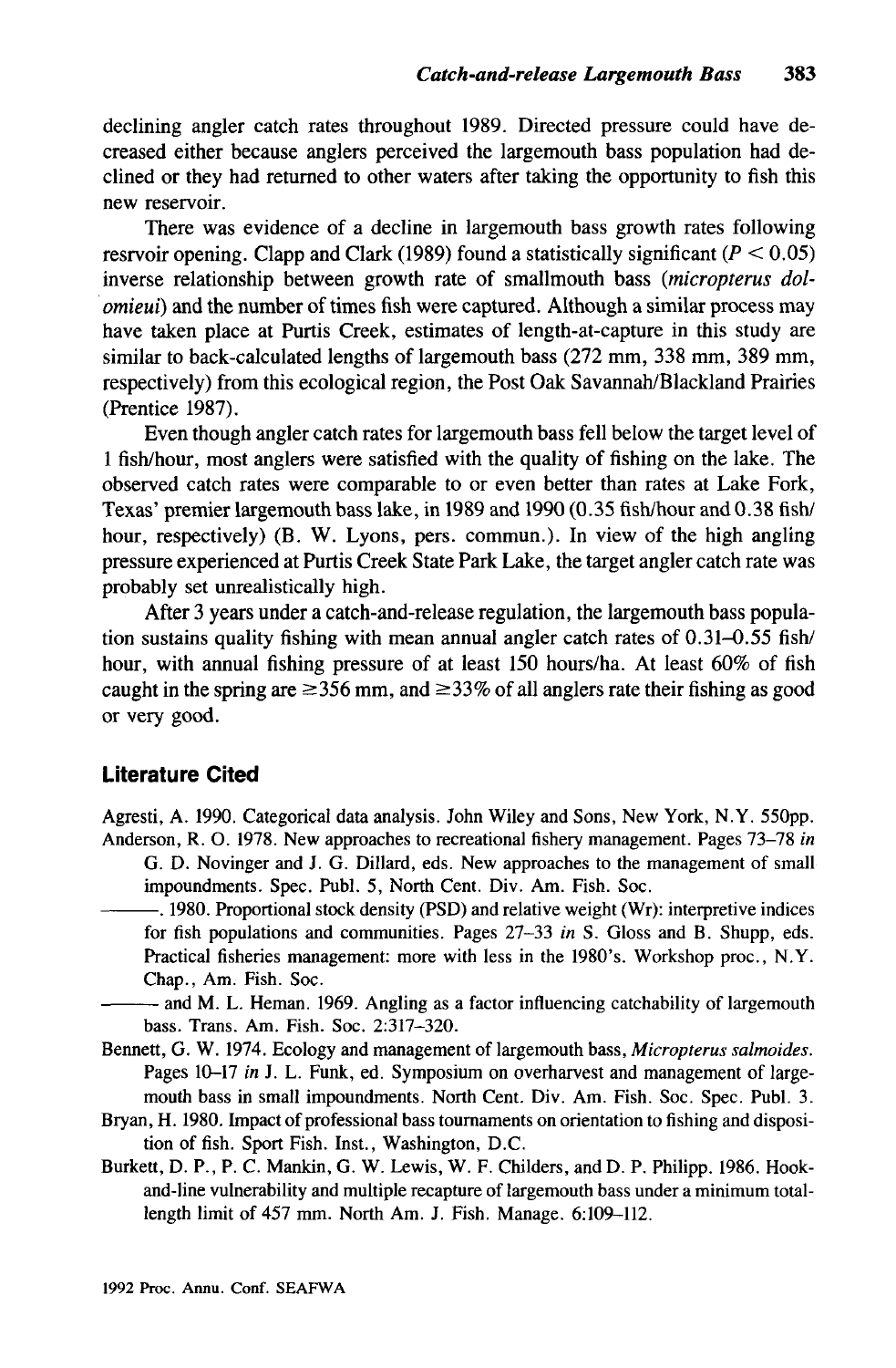- Champeau, T. R. and K. W. Denson. 1987. Effectiveness of a catch-and-release regulation for largemouth bass in a Florida lake. Proc. Annu. Conf. Southeast. Assoc. Fish and Wildl. Agencies 41:150-158.
- Clapp, D. F. and R. D. Clark, Jr. 1989. Hooking mortality of smallmouth bass caught on live minnows and artificial spinners. North Am. J. Fish. Manage. 9:81-85.
- Gigliotti, L. M. and W. W. Taylor. 1990. The effect of illegal harvest on recreational fisheries. North Am. J. Fish. Manage. 9:106-110.
- Goddard, J. A. and L. C. Redmond. 1986. Stockton Lake: prolonging the "boom," managing a new large reservoir with minimum length limits. Pages 203-210 *in* G. E. Hall and M. J. Van Den Avyle, eds. Reservoir fisheries management: strategies for the 80's. Reservoir Comm., S. Div. Am. Fish. Soc., Bethesda, Md.
- Goedde, L. E. and D. W. Coble. 1981. Effects of angling on a previously fished and an unfished warmwater fish community in two Wisconsin lakes. Trans. Am. Fish. Soc. 110: 594-603.
- Hoey, J. W. andL. C. Redmond. 1974. Evaluation of opening Binder Lake with a length limit for bass. Pages 100-105 in J. L. Funk, ed. Symposium on overharvest and management of largemouth bass in small impoundments. Spec. Publ. 3, North Cent. Div. Am. Fish. Soc.
- Hunt, R. L. 1981. A successful application of catch and release regulations on a Wisconsin trout stream. Wis. Dep. Nat. Resour. Tech. Bui. 119. Madison. 34pp.
- Mankin, P. C., D. P. Philipp, P. R. Beaty, D. P. Burkett, and W. F. Childers. 1984. The effects of population density and fishing pressure on the hook-and-line vulnerability in largemouth bass. Trans. 111. Acad. Sci. 77:229-240.
- Mitchell, J. M. And K. K. Sellers. 1990. Effects of two alternative minimum-length and creel limits on a largemouth bass population. Proc. Annu. Conf. Southeast. Assoc. Fish and Wildl. Agencies 43:164-171.
- Mosher, T. D., D. W. Gabelhouse Jr., and J. L. Stephen. 1989. A comparison of electrofishing efficiencies for black bass between Smith-Root and Kansas-made electrofishing boats. Fed. Aid in Fish Restor. Act, FW-9-P-7, Kan. Dep. Wildl. and Parks, Topeka. 14pp.
- Prentice, J. A. 1987. Length-weight relationships and average growth rates of fishes in Texas. Texas Parks and Wildl. Dep. Inland Fish. Data Ser. 6, Austin. 61pp.
- Quinn, S. P. 1989. Recapture rates of voluntarily released largemouth bass. North Am. J. Fish. Manage. 9:86-91.
- Redmond, L. C. 1974. Prevention of overharvest of largemouth bass in Missouri impoundments. Pages 54-58 *in* J. L. Funk, ed. Symposium on overharvest and management of largemouth bass in small impoundments. Spec. Publ. 3, North Cent. Div. Am. Fish. Soc.
- Statistical Analysis System (SAS). 1988. SAS Institute Inc. SAS/STAT™ User's Guide, Release 6.03 Edition. SAS Inst. Inc., Cary, N.C. 1028pp.
- Schneider, J. C. 1973. Angling on Mill Lake, Michigan, after a five-year closed season. Mich. Acad. 5:349-355.
- Schramm, H. L., Jr., P. J. Haydt, and N. A. Bruno. 1985. Survival of tournament-caught largemouth bass in two Florida lakes. North Am. J. Fish. Manage. 5:606-611.

, P. J. Haydt and K. M. Portier. 1987. Evaluation of pre-release, post-release, and total mortality of largemouth bass caught during tournaments in two Florida lakes. North Am. J. Fish. Manage. 7:394-402.

Stroud, R. H., ed. 1964. Most fishing is for fun—what else? Sport Fish. Inst. Bul. 150:1-2.